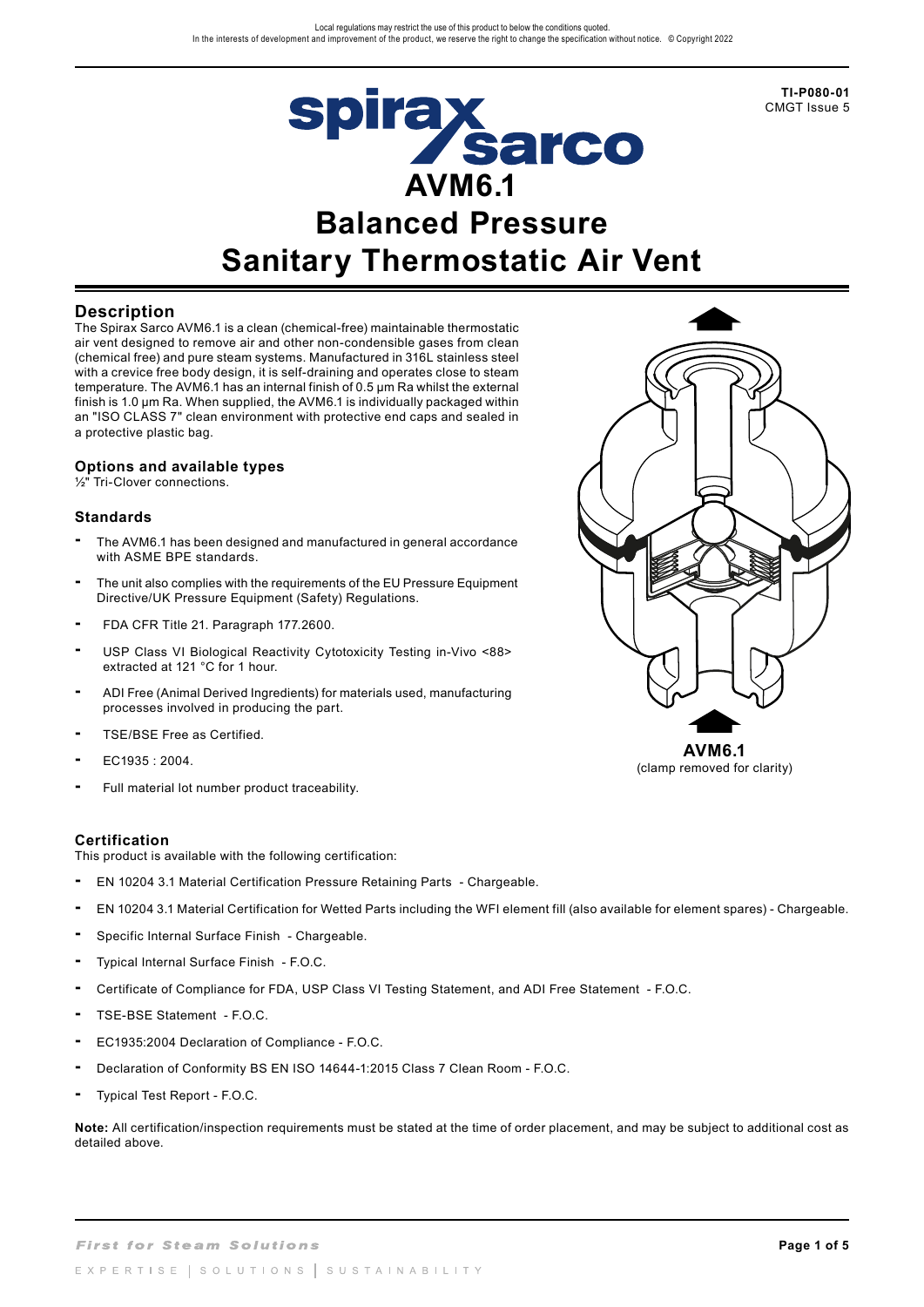## **Sizes and pipe connections**

**½**" sanitary clamp compatible hygienic connections. For other connections please consult Spirax Sarco

# **Materials**

**1**



with sanitary clamp connections

|   | No. Part        | <b>Material</b>                       |               |
|---|-----------------|---------------------------------------|---------------|
|   | Body (inlet)    | Stainless steel                       |               |
| 2 | Body (outlet)   | Stainless steel                       |               |
| 3 | Capsule element | Stainless steel                       | 316L (1.4404) |
| 4 | Safety clamp    | Stainless steel                       |               |
|   | Seal            | PTFE/Stainless Steel Composite gasket |               |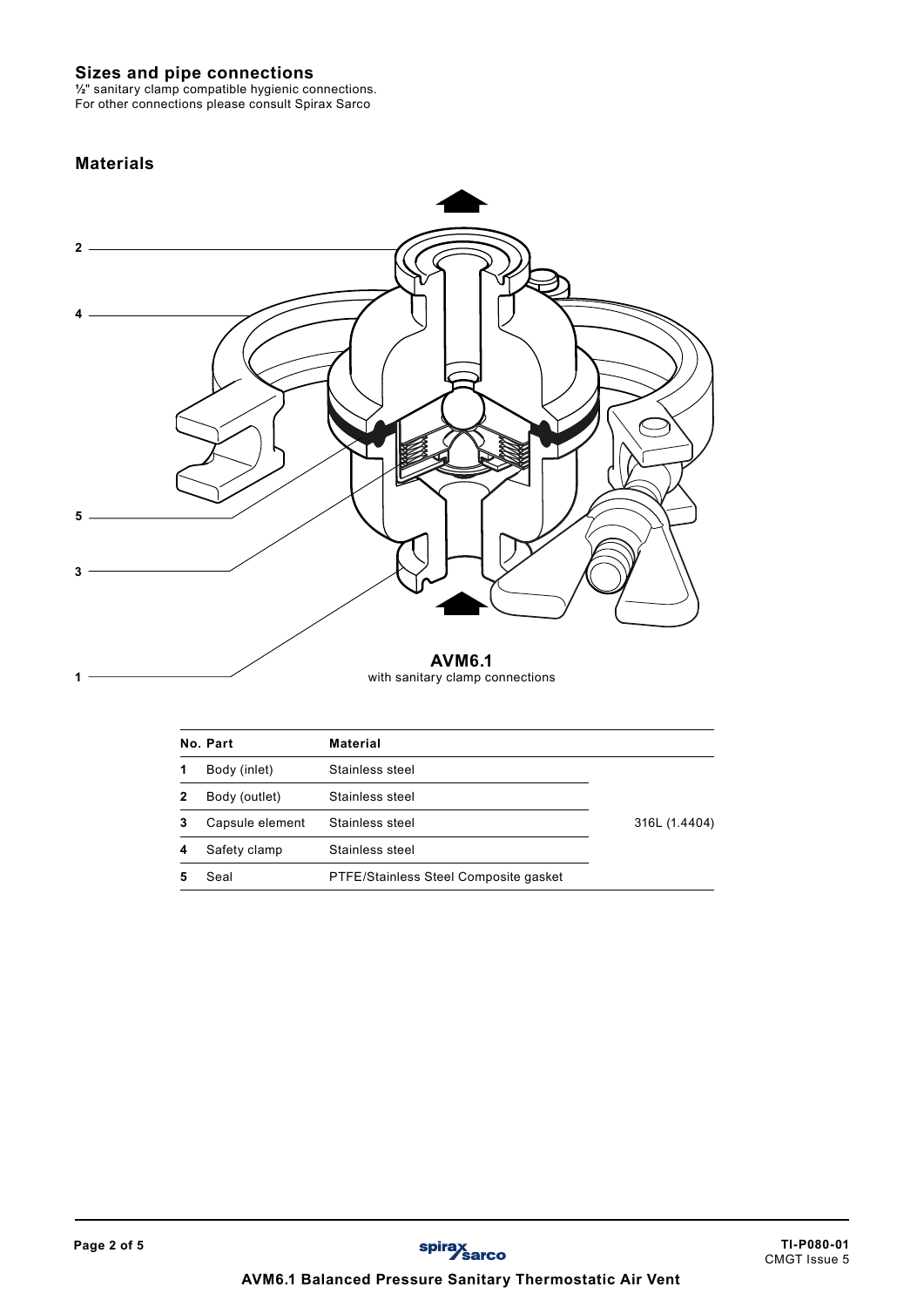# **Pressure/temperature limits (ISO 6552)**



| ပ္ 150-                   |                                                                                                                                                                            |                |                    |             |
|---------------------------|----------------------------------------------------------------------------------------------------------------------------------------------------------------------------|----------------|--------------------|-------------|
| <b>Temperature</b><br>100 | Steam saturation curve                                                                                                                                                     |                |                    |             |
| 50                        |                                                                                                                                                                            |                |                    |             |
| 0-                        |                                                                                                                                                                            |                |                    |             |
|                           | $\dot{2}$<br>0                                                                                                                                                             | 6<br>Δ         | 8                  | 10          |
|                           |                                                                                                                                                                            | Pressure bar g |                    |             |
|                           | The product must not be used in this region.                                                                                                                               |                |                    |             |
|                           | The product should not be used in this region as damage                                                                                                                    |                |                    |             |
|                           | to the internals may occur.                                                                                                                                                |                |                    |             |
|                           | <b>Note:</b> For hygienic/sanitary clamp ends the maximum pressure/<br>temperature may be restricted by the gasket or sanitary clamp<br>used. Please consult Spirax Sarco. |                |                    |             |
|                           | Body design condition                                                                                                                                                      |                |                    | <b>PN10</b> |
| <b>PMA</b>                | Maximum allowable pressure                                                                                                                                                 |                | 9.7 bar g @ 38 °C  |             |
| <b>TMA</b>                | Maximum allowable temperature                                                                                                                                              |                | 171 °C @ 7.1 bar g |             |
|                           | Minimum allowable temperature                                                                                                                                              |                |                    | $-10 °C$    |
| <b>PMO</b>                | Maximum operating pressure for saturated<br>steam service                                                                                                                  |                |                    | 6 bar g     |
| TMO                       | Maximum operating temperature                                                                                                                                              |                | 165 °C @ 6 bar g   |             |
|                           | Minimum operating temperature                                                                                                                                              |                |                    | 0 °C        |
| pressure of:              | Designed for a maximum cold hydraulic test                                                                                                                                 |                |                    | 14.55 bar g |
|                           | Note: Refer to IM-P080-02 for instruction on how to perform<br>hydraulic testing.                                                                                          |                |                    |             |

## **Dimensions/weights (approximate) in mm and kg**

 $\overline{a}$ 

| Size            | А   | в  | С  | D  |    | Weight    |
|-----------------|-----|----|----|----|----|-----------|
| $\frac{1}{2}$ " | 504 | 65 | 53 | 76 | 37 | $0.69$ kg |



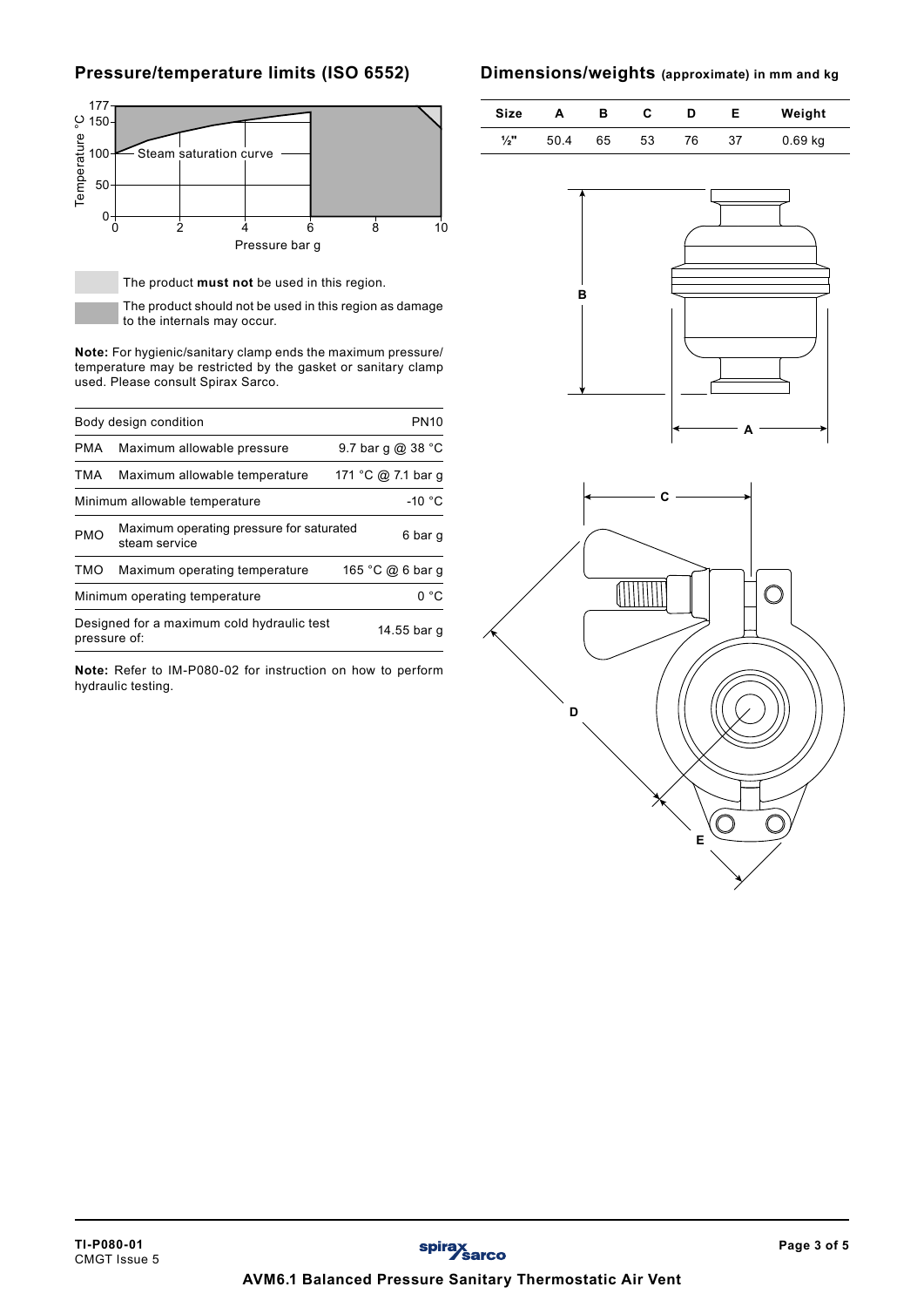# **Capacities**



#### **Safety information, installation and maintenance**

For full details see the Installation and Maintenance Instructions (IM-P080-02) supplied with the product.

**Installation note:** The air vent is designed for installation in vertical lines with the flow upwards to ensure self-draining operation. Do not expose the element to superheat conditions since over-expansion may result. Suitable isolation valves must be installed to allow for safe maintenance/replacement.

#### **How to order example**

1 off Spirax Sarco ½" AVM6.1 maintainable thermostatic air vent. Connections to be sanitary clamp ends to meet the requirements of ASME BPE.

Material Certification to EN10204 3.1 for pressure containing parts.